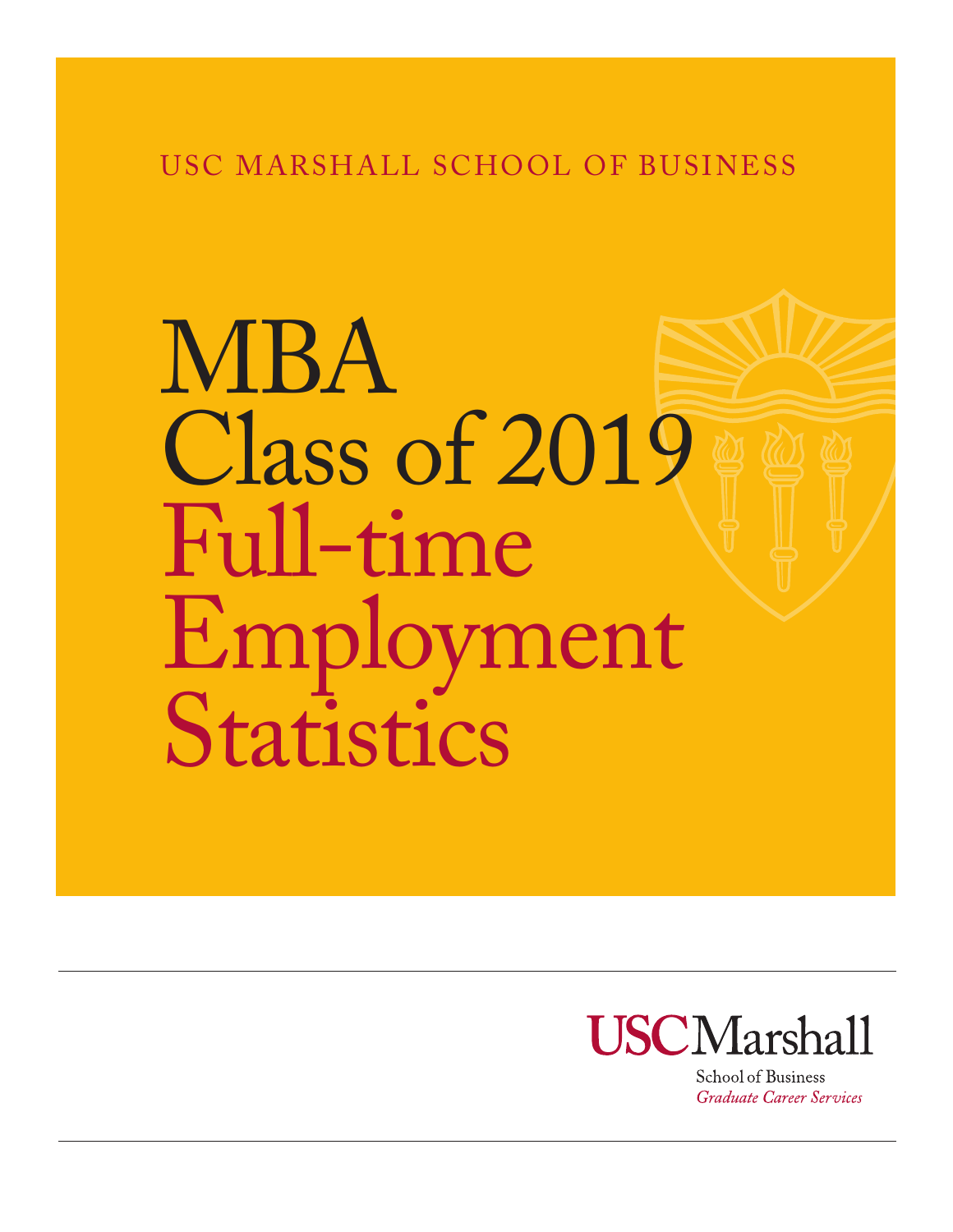# **Compensation Summary 2019**

| Median Base           | \$125,000            |
|-----------------------|----------------------|
| Average Base          | \$127,495            |
| Median Signing Bonus  | \$32,500             |
| Average Signing Bonus | \$37,925             |
| High - Low Range      | \$230,000 - \$87,000 |

# **Source of Employment**

| <b>USC Marshall-Facilitated Resources</b>                          | 67%   |
|--------------------------------------------------------------------|-------|
| Campus Recruiting Program                                          |       |
| - Resume Collections, Job Postings, Fairs,<br>On-Campus Interviews | 28%   |
| Summer Internship Employer                                         | 33%   |
| Alumni, Faculty, Staff Referral                                    | $6\%$ |
| <b>Student-Facilitated Activities</b>                              | 33%   |
| Personal Network - Family, Friends                                 | 10%   |
| Other Student Facilitated Activity                                 | 8%    |

Company Website/Online Resources 13% Previous Employer 2%

#### **MBA Class Profiles (upon enrollment)**

|                              | 2020 | 2021 |
|------------------------------|------|------|
| Students                     | 221  | 214  |
| Admit Rate                   | 28%  | 30%  |
| Average Age at Matriculation | 28   | 29   |
| Average Work Experience      | 5.2  | 5.5  |
| Mean GMAT                    | 705  | 708  |
| Average Undergraduate GPA    | 3.50 | 3.54 |
| % Female                     | 52%  | 42%  |
| % International              | 30%  | 32%  |
| % Minority*                  | 22%  | 19%  |

*\*As a percentage of domestic population*

## **Employment and Median Salary by Geographic Location**



*\*Cannot report salary fewer than 3 data points*

# **Salary Data by Function**

|                                                           | % of class     | Mean      | Median    | <b>High-Low Range</b> |
|-----------------------------------------------------------|----------------|-----------|-----------|-----------------------|
| <b>Consulting</b>                                         | 27%            | \$136,543 | \$140,000 | \$165,000 - \$100,000 |
| Management Consulting                                     | 16%            | \$141,218 | \$145,000 | $$165,000 - $108,160$ |
| Strategic Planning/Internal                               | 6%             | \$121,417 | \$120,000 | \$140,000 - \$100,000 |
| Technology                                                | $4\%$          | \$130,833 | \$125,000 | \$150,000 - \$120,000 |
| Human Resources                                           | 10/6           | $^\star$  | $^\star$  |                       |
| <b>Financial Services</b>                                 | 22%            | \$128,130 | \$120,000 | \$230,000 - \$87,000  |
| <b>Industry Finance</b>                                   | 8%             | \$114,300 | \$114,000 | $$150,000 - $87,000$  |
| <b>Real Estate</b>                                        | 6%             | \$119,600 | \$115,000 | \$163,000 - \$100,000 |
| <b>Investment Management</b>                              | $3\%$          | $\star$   | *         |                       |
| Private Equity/Venture Capital                            | $3\%$          | $^\star$  | $^\star$  |                       |
| <b>Investment Banking</b>                                 | $2\frac{0}{0}$ | \$142,623 | \$150,000 | \$150,000 - \$127,868 |
| <b>Marketing/Sales</b>                                    | 32%            | \$121,446 | \$115,000 | \$200,000 - \$88,000  |
| Brand/Product Management                                  | 25%            | \$122,566 | \$117,500 | \$160,100 - \$97,000  |
| <b>Business Development</b>                               | $7\%$          | \$116,899 | \$115,000 | \$200,000 - \$88,000  |
| <b>Operations/Logistics/</b><br><b>Project Management</b> | 8%             | \$121,160 | \$122,700 | \$145,000 - \$100,000 |
| General Management/LDRP                                   | $7\%$          | \$120,365 | \$119,000 | $$158,500 - $90,000$  |
| Other-includes IT and non-profit                          | $4\%$          | $^\star$  | $^\star$  | $\star$               |
|                                                           |                |           |           |                       |

*\*Cannot report salary fewer than 3 data points*

# **Salary Data by Industry**

|                                            | % of Class     | Average   | Median    | <b>High - Low Range</b> |
|--------------------------------------------|----------------|-----------|-----------|-------------------------|
| Consulting                                 | $25\%$         | \$139,153 | \$145,000 | $$165,000 - $108,160$   |
| Technology                                 | 21%            | \$128,310 | \$130,000 | \$170,000 - \$87,000    |
| Media/Entertainment/<br>Interactive Gaming | $12\%$         | \$109,693 | \$107,500 | $$140,000 - $88,000$    |
| <b>Financial Services</b>                  | 10%            | \$143,541 | \$135,000 | $$230,000 - $94,000$    |
| <b>Consumer Products</b>                   | 8%             | \$106,778 | \$108,000 | \$110,000 - \$100,000   |
| Biotech/Pharm/Healthcare                   | $6\%$          | \$120,360 | \$121,600 | $$126,200 - $110,000$   |
| Other                                      | 6%             | $\star$   | $\star$   | $\ast$                  |
| <b>Real Estate</b>                         | 6%             | \$120,250 | \$117,500 | $$163,000 - $100,000$   |
| Manufacturing                              | $2\frac{0}{0}$ | $\star$   | $\star$   | $\ast$                  |
| Ecommerce                                  | 10/6           | $\star$   | $\star$   | $\star$                 |
| Energy/Utilities                           | 10/6           | $\star$   | $\star$   | $\ast$                  |
| Hospitality/Tourism                        | 10/6           | $\star$   | $\star$   | $\star$                 |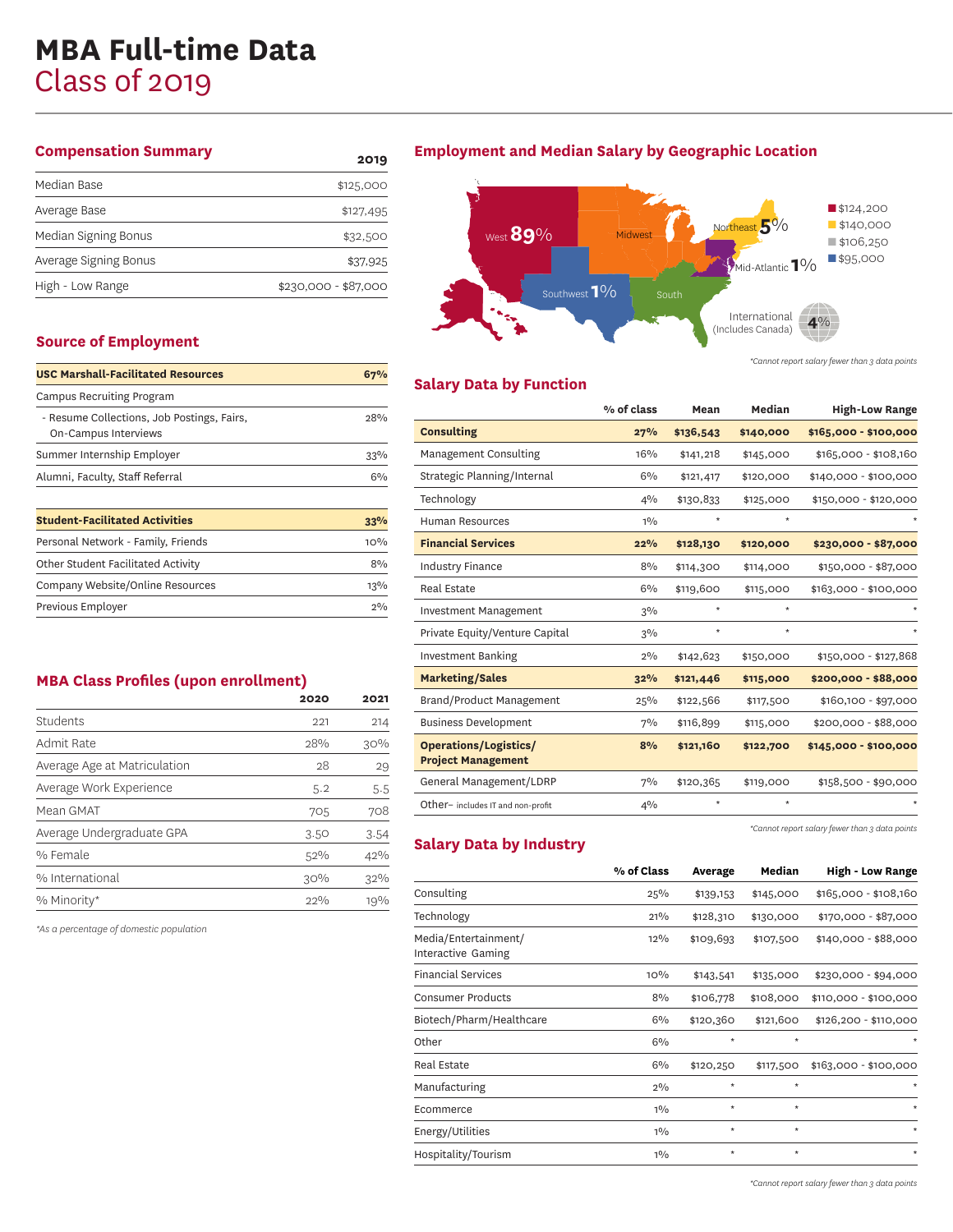# Organizations that hired USC Marshall students for full-time positions

#### **2019 Full-Time Companies**

Activision Blizzard Adobe Amgen, Inc. Analysis Group Architect Equity AT&T Benedict Canyon Equities Bethesda Softworks Bliss Point Media, Inc. Blizzard Entertainment Capgemini US, LLC Capital Group Carbon Inc. China Fortune Land Development Co., Ltd. CIM Group, L.P. Cisco Clocktower Group Cognitive Leap Solutions Inc. Cognizant Confluent Danaher Corporation Dell Deloitte Deutsche Bank eBay Epson America Inc. Experian EY Genentech Generator Ventures Global Media Rights Goldman Sachs Google Green Dot Corporation Greenlaw Partners Group 11 Harry & Jeanette Weinberg Foundation Henkel Intel Corporation Jam City Johnson & Johnson Juniper Networks KPMG

Linkedin Lumentum Lyft Mattel, Inc. McKinsey & Company Miramar Capital Mixpanel Multi Media LLC Nexon America NH Investment & Securities PayPal Pocket Gems Point B Putnam Associates PwC Revolve ROC Group Salesforce Scopely SidePorch PlayStation Sony Pictures Entertainment Southern California Edison PlayStation System Technical The Baby Box Co. Onni group The Walt Disney Company The Wonderful Company Tic Toc Games Toast, Inc. Trammell Crow Company TransDigm Group Inc. Traveloka Twitter Uber Visa Warner Bros. Entertainment Western Digital Wilson Perumal & Company Yamibuy.com Zoom ZS Associates

#### **Salary Data by Function**

|                                                     | % of class     | Average  | Median   |
|-----------------------------------------------------|----------------|----------|----------|
| <b>Marketing/Sales</b>                              | 38%            | \$6,028  | \$6,090  |
| Brand/Product Management                            | 18%            | \$6,531  | \$6,960  |
| Sales Strategy includes advertising                 | $9\%$          | \$5,758  | \$5,133  |
| <b>Business Development</b>                         | $9\%$          | \$5,665  | \$5,600  |
| <b>Consulting</b>                                   | 25%            | \$10,463 | \$11,667 |
| Management Consulting                               | 18%            | \$11,210 | \$12,367 |
| Strategic Planning/Internal                         | $4\%$          | \$6,500  | \$6,900  |
| Technology                                          | $2\frac{0}{0}$ | \$10,098 | \$11,667 |
| <b>Finance</b>                                      | 21%            | \$7,747  | \$7,000  |
| <b>Industry Finance</b>                             | 8%             | \$5,832  | \$6,250  |
| Finance - Other<br>includes private equity          | $2^{0/0}$      | $\ast$   |          |
| <b>Investment Banking</b>                           | $5\%$          | \$11,806 | \$12,500 |
| <b>Real Estate</b>                                  | $4^{0}/_{0}$   | \$5,476  | \$5,713  |
| <b>Investment Management</b>                        | $2\frac{0}{0}$ | \$6,117  | \$6,000  |
| <b>Operations/Logistics/</b><br><b>Supply Chain</b> | 10%            | \$7,072  | \$6,942  |
| <b>General Management</b>                           | 5%             | \$6,713  | \$6,700  |
| Other                                               | $2\frac{0}{0}$ | $\star$  |          |
|                                                     |                |          |          |

*\*Cannot report salary fewer than 3 data points*

*Other includes: Non-profit*

### **Salary Data by Industry**

|                                 | % of Class   | Average  | Median   |
|---------------------------------|--------------|----------|----------|
| Technology                      | 25%          | \$6,856  | \$7,346  |
| Consulting                      | 19%          | \$10,856 | \$11,850 |
| Media/Entertainment/Interactive | $12\%$       | \$5,339  | \$5,481  |
| <b>Consumer Products</b>        | $12\%$       | \$6,295  | \$7,000  |
| <b>Financial Services</b>       | $9\%$        | \$10,192 | \$12,250 |
| Other                           | $7\%$        | \$5,581  | \$5,046  |
| Biotech/Pharma/Healthcare       | $6\%$        | \$7,525  | \$6,960  |
| Real Estate                     | $4^{0}/_{0}$ | \$5,476  | \$5,713  |
| Private Equity/Venture Capital  | $3\%$        | \$5,857  | \$5,220  |
| Energy/Utilities                | $2\%$        | \$5,220  | \$4,350  |
| Manufacturing                   | $1\%$        | *        | $\star$  |

Other includes Transportation, Hospitality/Tourism and Non-Profit